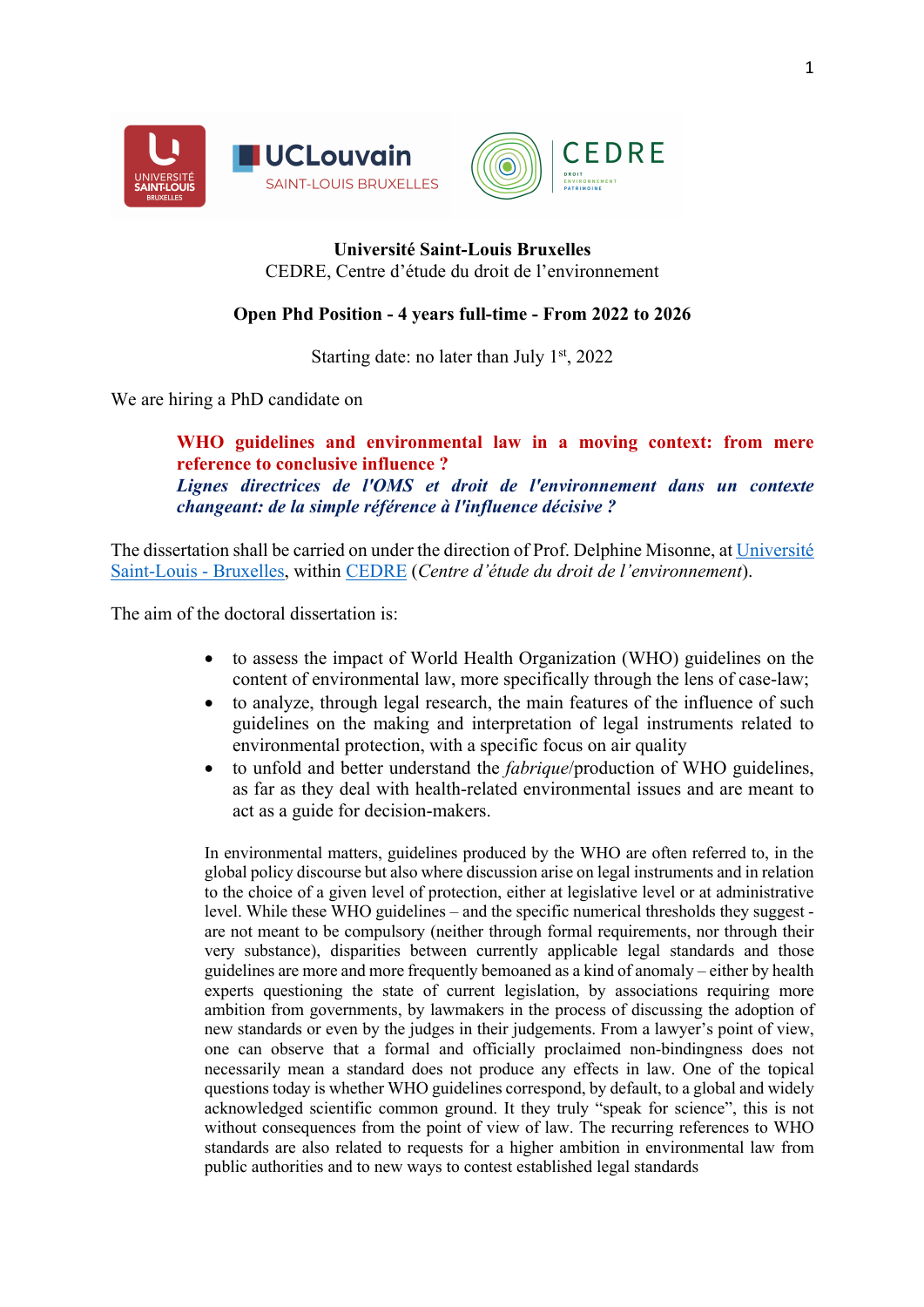The position is funded by the FNRS (Belgian Fund for Scientific Research) and will be carried on within a PDR program (https://www.frs-fnrs.be/en/reglements-guides).

It is part of a broader collective research project dedicated to topical issues of air quality law, health protection *via* environmental law and the global fight against pollution.

# **Profile**

- $\triangleright$  a Master degree (120), in Law
- $\triangleright$  and a specialized master (LL.M) in Environmental Law /or related to Environmental governance & policy /or related to health and environmental issues.
	- " FNRS condition: the degree must have been obtained within the last three years, as extended by one additional year per childbirth and/or adoption since obtaining the degree
- $\triangleright$  grades must have been obtained during the studies
- $\triangleright$  the candidate must comply with the conditions of admissibility to doctoral studies in Belgium (https://www2.usaintlouis.be/public/recherche/4 le cadre legal.pdf)
- $\triangleright$  At the time of his/her appointment, the candidate cannot have worked for the Institution (Université Saint-Louis Bruxelles) for a total of more than one year (365 days), regardless of the percentage of the contract
- $\triangleright$  a capacity to work and write in English (and in French, with flexibility)
- $\triangleright$  writing and research skills (as demonstrated by scientific publications or recent essays)
- $\triangleright$  a capacity and will to work within a team; the readiness to invest in teamwork
- $\triangleright$  a passion for academic research and environmental issues
- $\triangleright$  an eagerness to invest in the organization of scientific events, as related to the PDR/PhD project
- $\triangleright$  interested in interdisciplinarity
- $\triangleright$  serious and creative
- $\triangleright$  proactive and curious
- $\triangleright$  available full-time

Of special relevance/added value:

- $\triangleright$  scientific publications
- $\triangleright$  the related topics and content of essay(s), as written during recent studies
- $\triangleright$  other languages skills
- $\triangleright$  any specialized expertise in science or health-related aspects
- $\triangleright$  practice as a lawyer (law firm, NGO, etc.)
- ! possibility to start *asap*

#### **What we offer**

- $\checkmark$  A unique, collegial, dynamic and internationally connected research environment
- $\checkmark$  At Université Saint-Louis Bruxelles (French-speaking), within CEDRE, the Environmental Law Center
- $\checkmark$  A status of *boursier*, with competitive FNRS-rates (tax exemption, social security)
- $\checkmark$  Brussels-based, at the heart of Europe (with flexibility under Covid conditions)
- $\checkmark$  Four years full time
- $\checkmark$  Own working place, with access to research facilities
- $\checkmark$  Starting date flexible, no later than 1 July 2022